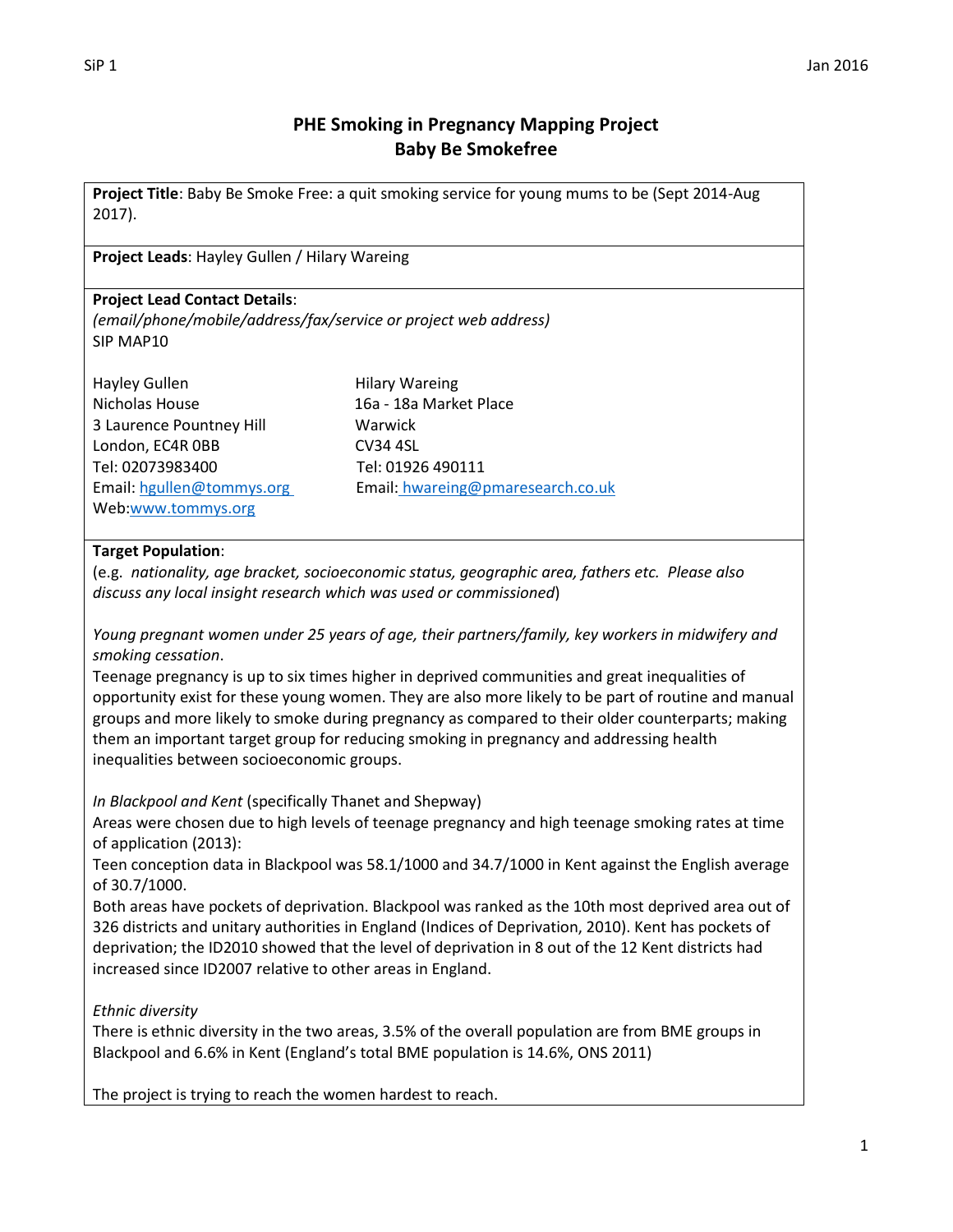## **Locality**:

*(include all known details about where the project is located- hospital/local authority/community centre/Sure Start/neighbourhood/town/region)*

Blackpool Borough Council

Kent County Council

# **Aims and Objectives of the Project:**

(*SMARTT targets, KPIs, those set by commissioners and providers, please include informal aims as well*)

The overarching aim is to improve health and care during pregnancy by reducing smoking rates amongst young pregnant women through the development of the optimal local smoking cessation intervention.

# **Brief Description of the Project and how it operates:**

(*please include background to how the project was initiated, obstacles faced during setup and throughout and how/if they were overcome, training arrangements for staff)*

This project aims to develop an innovative approach to supporting young pregnant women to quit smoking. Uniquely, the project will evolve following a period of deep insights work with young women, service providers within smoking cessation, public health and midwifery across the two localities to understand the perceptions, beliefs, barriers and facilitators to smoking cessation in the target group. The development of any approach to support young women to quit will be co-created with women and embedded within existing local services.

Improvements will be achieved through:

- Developing an intervention based on insights work to establish the right route for support.
- Delivering an intervention based on behaviour change evidence to ensure techniques for success are incorporated and underpin the intervention.
- Building on existing services in place (based on insights preference) to ensure the intervention is delivered by the right organisation, in the right place and at the right time for young women to engage.

# **Outcomes:**

*(provide baseline, please also include formal and informal outcomes - e.g. a drop in the number of pregnant smokers, changing attitudes amongst clinical staff,)*

- Understanding of local barriers and facilitators to smoking cessation for young pregnant women and local services
- Recruitment of young pregnant women onto pilot (50 from each site)
- Attendance of programme
- Drop-out rate
- Qualitative feed-back on programme (from SSS professionals, midwifery team and user group)
- No. of quit dates set
- No. of quits as verified by breath CO test at 4 weeks, 12 weeks, before delivery and 6 weeks postpartum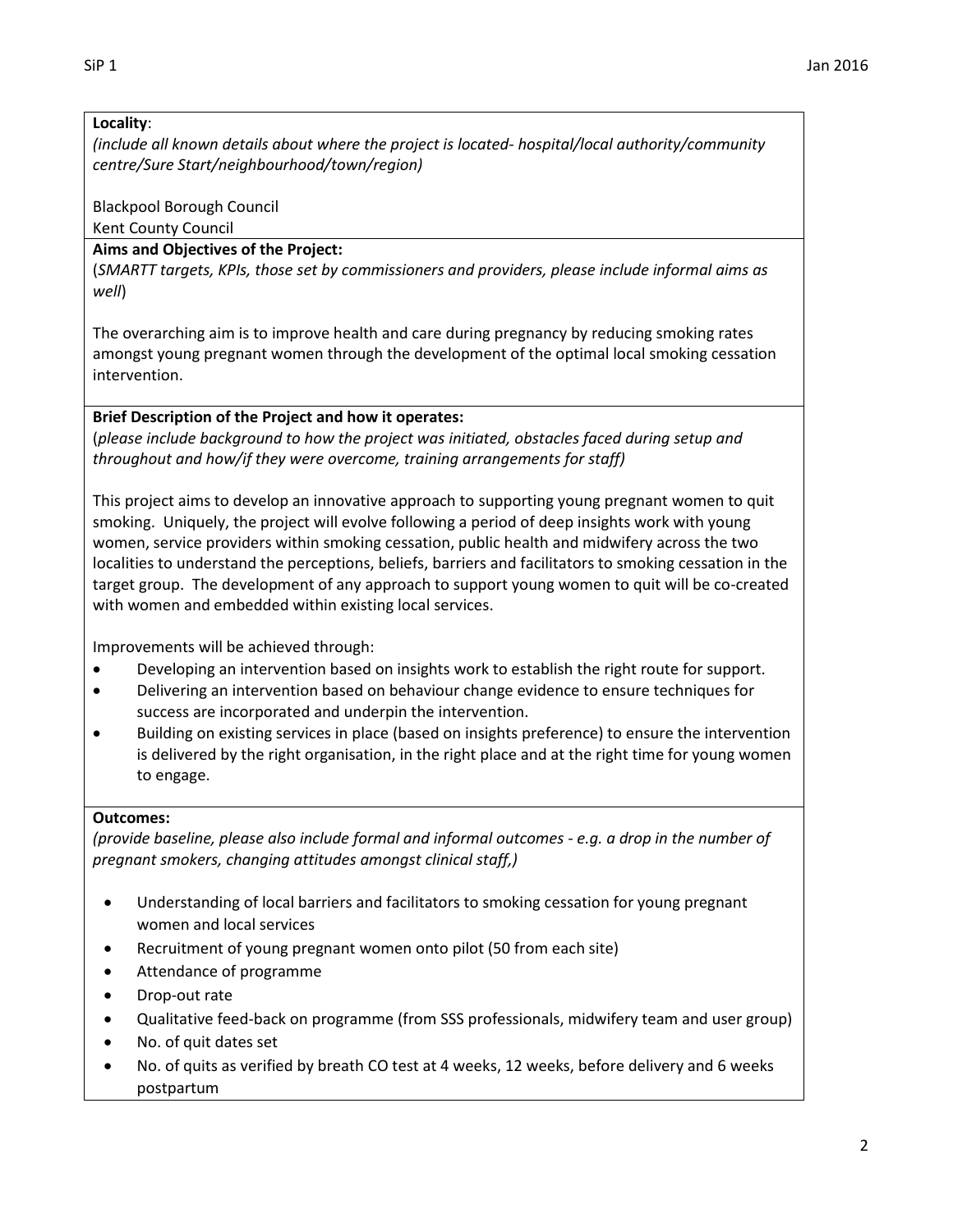- 
- Smoking status recorded at time of delivery
- Improved attitude/behaviour towards quitting smoking
- Pregnancy outcomes (collated 6 weeks postpartum). Please note this is an indicative measure only due to the small sample size.
- Cost of intervention per quitter
- Productivity savings as a result of the intervention per locality
- Increased knowledge and skills of key workers

A comprehensive set of baseline data will be collected from the two pilot sites.

### **Relationship to current evidence base:**

(*in particular which evidence was drawn on during the project design?)*

Around 165,000 young women aged under 25 give birth each year in England and Wales, approximately 29% of these young mums to be will continue to smoke in their pregnancies. The under 20s (36,000 live births/yr) make up the majority with 36% continuing to smoke throughout their pregnancies and in the 20 -24s 21% smoke throughout pregnancy.

Teenage mothers suffer social and economic deprivation and the impact of teenage pregnancy on the health of mothers and their babies is well documented.

The project was influenced heavily by previous work on Baby be Smoke Free [\(www.tommysbabybe.org.uk\)](http://www.tommysbabybe.org.uk/), published in 2013 (Hill *et al*, 2013, Baby Be Smoke Free – development and pilot of a novel web based cessation tool to support young pregnant smokers. *British Journal of Midwifery* 21:485-491) alongside national and international evidence base on smoking cessation in pregnancy and teenage pregnancy generally. The project aimed to challenge the evidence to date on assumptions around smoking in pregnancy within young women and also includes a current literature review of the evidence – both peer reviewed and grey literature.

## **Evaluation**:

*(formal and informal, was it published, if an evaluation has not been carried out please explain why not - funding?)*

The evaluation will be led by Professor Linda Bauld, Director of the Institute for Social Marketing at the University of Stirling and Deputy Director of the UK Centre for Tobacco & Alcohol Studies. Data collection tools will be designed by Professor Bauld with the project team for each of the measures including:

- Whether women engage with and attend the programme
- Drop-out rate
- No. of quit dates set
- No. of quits as verified by breath CO test
- Smoking status recorded at time of delivery
- Pregnancy outcomes

The above measures will be assessed through data collected using audit tools informed by those used in previous studies. These tools and the analysis will aim to be compatible with the Russell